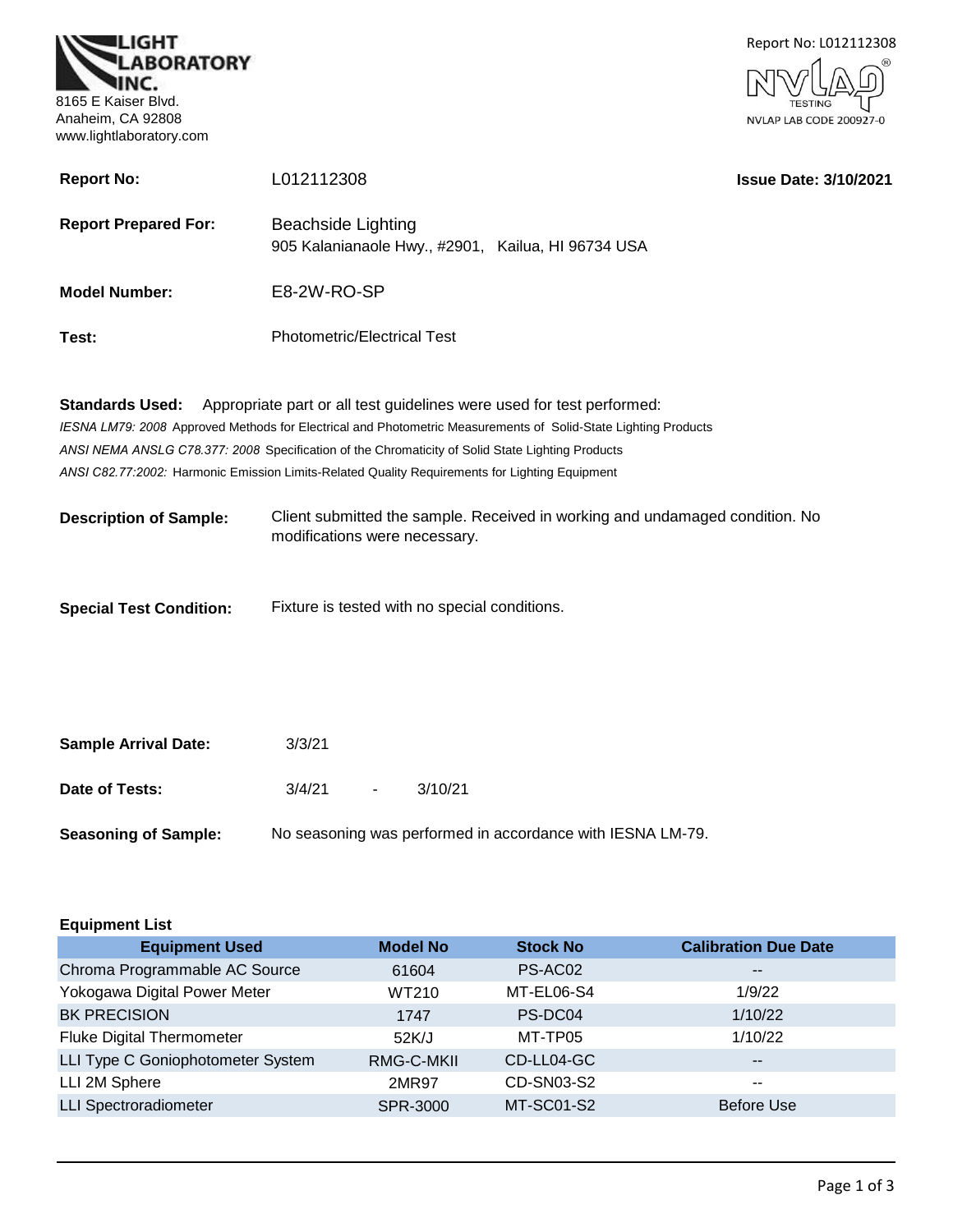





| <b>General Information</b>  |                           |
|-----------------------------|---------------------------|
| <b>Manufacturer:</b>        | <b>Beachside Lighting</b> |
| <b>Model Number:</b>        | E8-2W-RO-SP               |
| <b>Driver Model Number:</b> | N/A                       |
| <b>Test Summary</b>         |                           |
| <b>Total Lumens:</b>        | 123.12                    |
| <b>Efficacy:</b>            | 53.81                     |
| Input Voltage (VAC/60Hz):   | 12.00                     |
| <b>Input Current (Amp):</b> | 0.2555                    |
| Input Power (W):            | 2.29                      |
| <b>Input Power Factor:</b>  | 0.7460                    |
| Current ATHD (%):           | 62.9%                     |

# **Test Condition**

| Ambient Temperature (°C):            | 25.0 |
|--------------------------------------|------|
| <b>Stabilization Time (Hours):</b>   | 0:30 |
| <b>Total Operating Time (Hours):</b> | 1:00 |

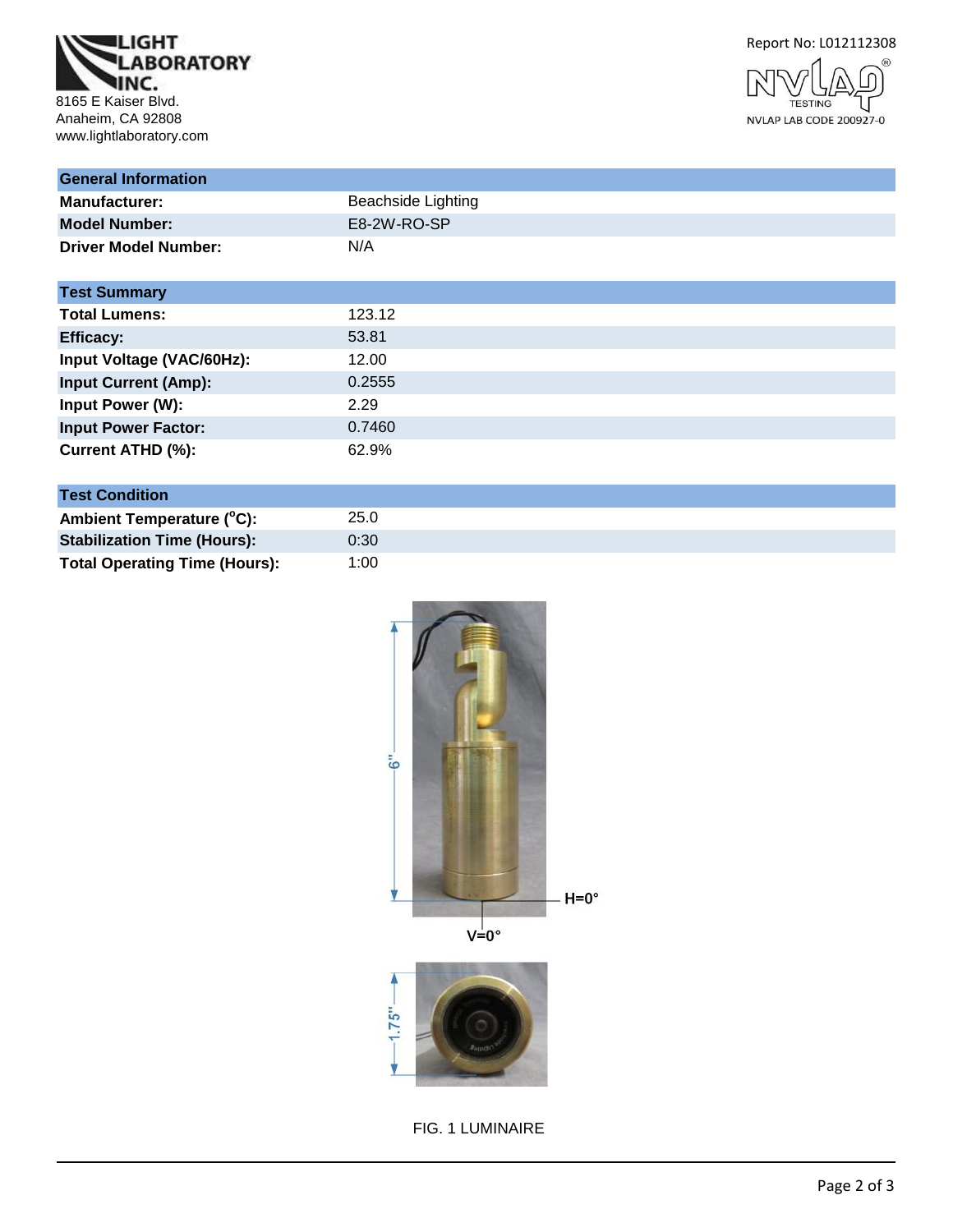



# **Test Methods**

#### **Photometric Measurements - Goniophotometer**

A Custom Light Laboratory Type C Rotating Mirror Goniophotometer was used to measure candelas(intensity) at each angle of distribution as defined by IESNA for the appropriate fixture type.

Ambient temperature is set to  $25^{\circ}$ C and is measured from the center of the fixture, within 1ft from the outside of the fixture. Temperature is maintained at  $25^{\circ}$ C throughout the testing process and the sample is stabilized for at least 30mins and longer as necessary for the sample to achieve stabilization.

Electrical measurements are measured using the listed equipment.

#### **Spectral Measurements - Integrating Sphere**

A Sensing Spectroradiometer SPR-3000, in conjunction with Light Laboratory 2 meter integrating sphere was used to measure chromaticity coordinates, correlated color temperature(CCT) and the color rendering index(CRI) for each sample.

Ambient temperature is set to 25°C and is measured from the center of the fixture, within 1ft from the outside of the fixture. Temperature is maintained at  $25^{\circ}$ C throughout the testing process and the sample is stabilized for at least 30mins and longer as necessary for the sample to achieve stabilization.

Electrical measurements are measured using the listed equipment.

Disclaimers:

This report must not be used by the customer to claim product certification, approval or endorsement by NVLAP, NIST or any agency of Federal Government.

Report Prepared by : Keyur Patel

Test Report Reviewed by:

Stanefing

Steve Kang Quality Assurance

*\*Attached are photometric data reports. Total number of pages: 8*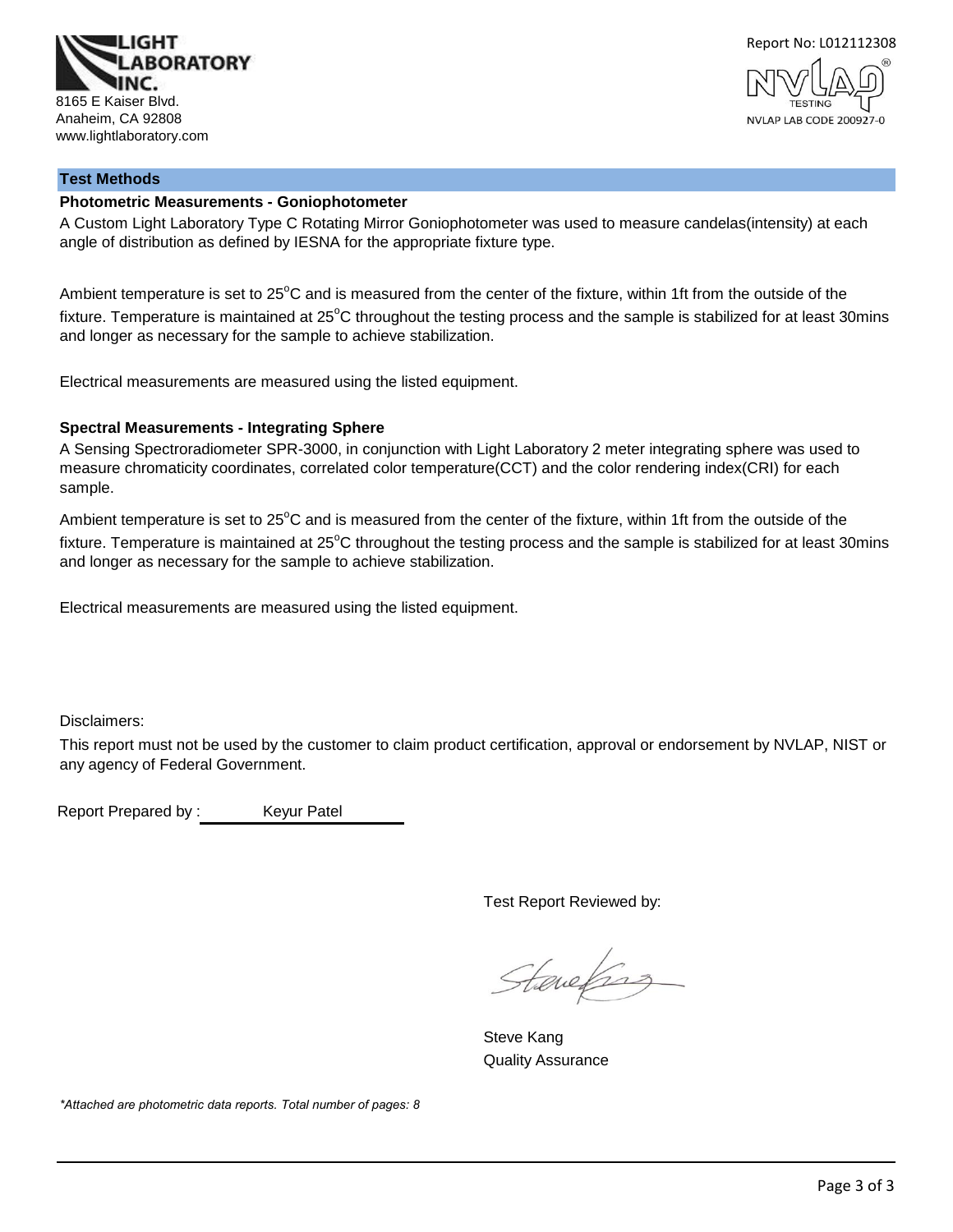

# **Photometric Test Report**

#### **IES FLOOD REPORT PHOTOMETRIC FILENAME : L012112308.IES**

#### **DESCRIPTIVE INFORMATION (From Photometric File)**

IESNA:LM-63-2002 [TEST] L012112308 [TESTLAB] LIGHT LABORATORY, INC. (www.lightlaboratory.com) [ISSUEDATE] 3/10/2021 [MANUFAC] Beachside Lighting [LUMCAT] E8-2W-RO-SP [LUMINAIRE] E8 Fixture with 2 watt Red Orange Spot Optic [BALLASTCAT] N/A [OTHER] INDICATING THE CANDELA VALUES ARE ABSOLUTE AND [MORE] SHOULD NOT BE FACTORED FOR DIFFERENT LAMP RATINGS. [INPUT] 12VAC, 2.29W [TEST PROCEDURE] IESNA:LM-79-08

Note: Candela values converted from Type-C to Type-B

#### **CHARACTERISTICS**

| NEMA Type                    | 1 H x 1 V       |
|------------------------------|-----------------|
| Maximum Candela              | 2841            |
| Maximum Candela Angle        | $-1H$ OV        |
| Horizontal Beam Angle (50%)  | 9.6             |
|                              |                 |
| Vertical Beam Angle (50%)    | 9.7             |
| Horizontal Field Angle (10%) | 17.9            |
| Vertical Field Angle (10%)   | 17.9            |
| Lumens Per Lamp              | N.A. (absolute) |
| <b>Total Lamp Lumens</b>     | N.A. (absolute) |
| <b>Beam Lumens</b>           | 52              |
| Beam Efficiency              | N.A.            |
| <b>Field Lumens</b>          | 89              |
| <b>Field Efficiency</b>      | N.A.            |
| Spill Lumens                 | 34              |
| Luminaire Lumens             | 123             |
| <b>Total Efficiency</b>      | N.A.            |
| <b>Total Luminaire Watts</b> | 2.29            |
| <b>Ballast Factor</b>        | 1.00            |
|                              |                 |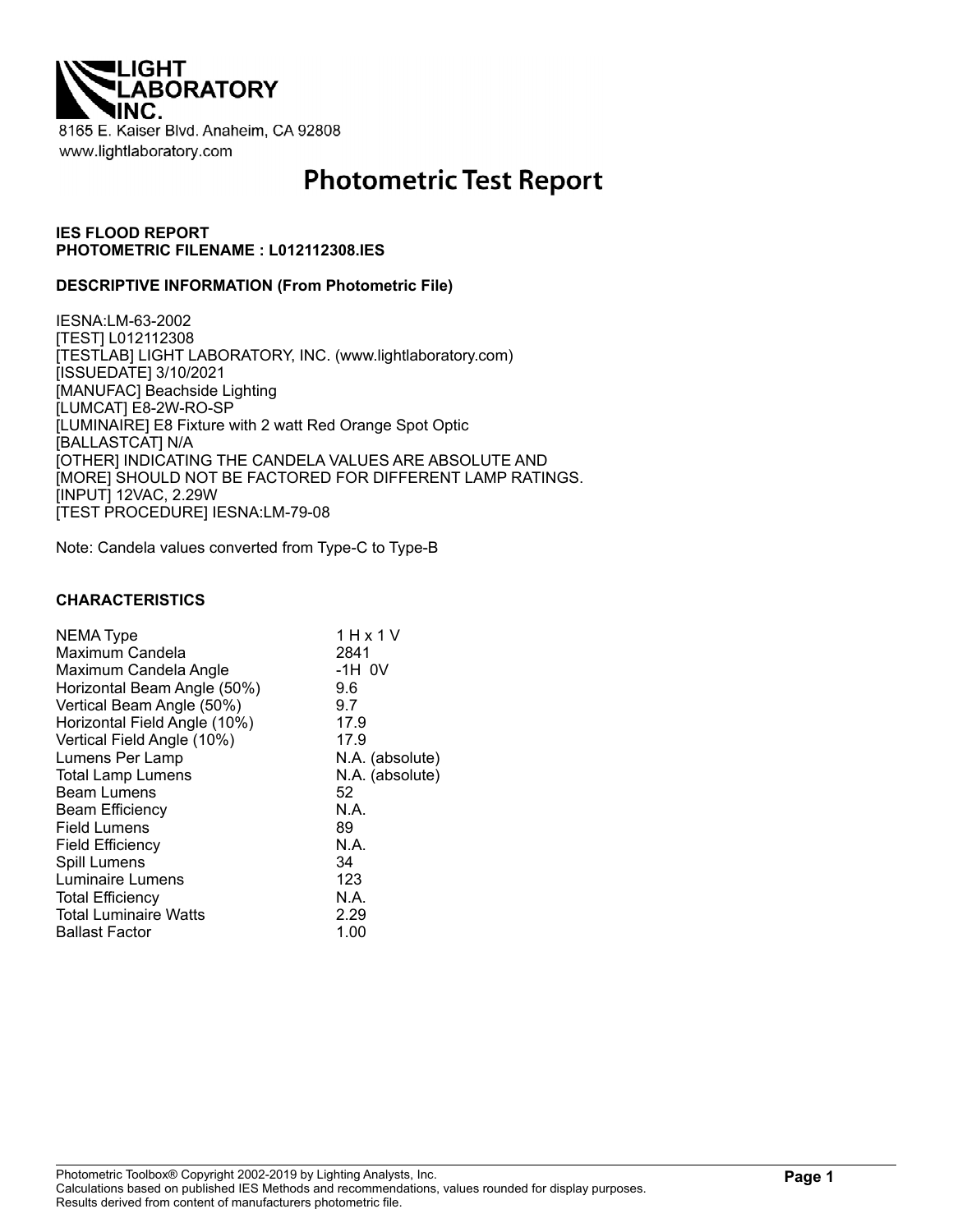#### **IES FLOOD REPORT PHOTOMETRIC FILENAME : L012112308.IES**

#### **AXIAL CANDELA**

| DEG.                                                                                                                                                                                                                                                                                                                                      | HOR.                                                                                                                                                                                                                                                                                                     | DEG.                                                                                                                                                                                                                                                                                                                                                | VERT.                                                                                                                                                                                                                                                                                      |
|-------------------------------------------------------------------------------------------------------------------------------------------------------------------------------------------------------------------------------------------------------------------------------------------------------------------------------------------|----------------------------------------------------------------------------------------------------------------------------------------------------------------------------------------------------------------------------------------------------------------------------------------------------------|-----------------------------------------------------------------------------------------------------------------------------------------------------------------------------------------------------------------------------------------------------------------------------------------------------------------------------------------------------|--------------------------------------------------------------------------------------------------------------------------------------------------------------------------------------------------------------------------------------------------------------------------------------------|
| 90<br>85<br>75<br>65<br>55<br>47.5<br>42.5<br>37.5<br>33<br>29<br>25.5<br>22.5<br>19.5<br>17<br>15<br>13<br>11<br>9<br>7<br>5<br>3<br>1<br>0<br>$-1$<br>$-3$<br>$-5$<br>$-7$<br>-9<br>$-11$<br>$-13$<br>$-15$<br>$-17$<br>$-19.5$<br>$-22.5$<br>$-25.5$<br>$-29$<br>$-33$<br>37.5<br>$-42.5$<br>$-47.5$<br>$-55$<br>$-65$<br>$-75$<br>-85 | 0<br>0<br>1<br>1<br>1<br>1<br>$\overline{c}$<br>3<br>4<br>6<br>13<br>28<br>31<br>40<br>51<br>80<br>150<br>278<br>672<br>1329<br>2440<br>2841<br>2817<br>2841<br>2440<br>1329<br>672<br>278<br>150<br>80<br>51<br>40<br>31<br>28<br>13<br>6<br>4<br>3<br>$\overline{\mathbf{c}}$<br>1<br>1<br>1<br>1<br>0 | 90<br>85<br>75<br>65<br>55<br>47.5<br>42.5<br>37.5<br>33<br>29<br>25.5<br>22.5<br>19.5<br>17<br>15<br>13<br>11<br>9<br>7<br>5<br>3<br>$\mathbf 1$<br>0<br>$-1$<br>$-3$<br>$-5$<br>$-7$<br>-9<br>$-11$<br>$-13$<br>$-15$<br>$-17$<br>$-19.5$<br>$-22.5$<br>$-25.5$<br>$-29$<br>$-33$<br>37.5<br>-42.5<br>$-47.5$<br>$-55$<br>$-65$<br>$-75$<br>$-85$ | 0<br>0<br>1<br>1<br>1<br>1<br>$\overline{c}$<br>3<br>4<br>6<br>13<br>28<br>31<br>40<br>51<br>80<br>150<br>278<br>672<br>1329<br>2440<br>2841<br>2817<br>2841<br>2440<br>1329<br>672<br>278<br>150<br>80<br>51<br>40<br>31<br>28<br>13<br>6<br>4<br>3<br>$\overline{c}$<br>1<br>1<br>1<br>1 |

| Zone  | %    |
|-------|------|
| 0-20  | 89.4 |
| 0-30  | 95.4 |
| 0-40  | 97   |
| 0-60  | 98.5 |
| 0-80  | 100  |
| 0-90  | 100  |
| 10-90 | 25.2 |
| 20-40 | 7.6  |
| 20-50 | 8.4  |
| 40-70 | 2.3  |
| 60-80 | 1.4  |
| 70-80 | 0.6  |

80-90 0<br>90-110 0 90-110 0<br>90-120 0 90-120 0<br>90-130 0 90-130 0<br>90-150 0 90-150 0<br>90-180 0 90-180

110-180 0<br>0-180 100

 $0 - 180$ 

| Photometric Toolbox® Copyright 2002-2019 by Lighting Analysts, Inc.                                   |
|-------------------------------------------------------------------------------------------------------|
| Calculations based on published IES Methods and recommendations, values rounded for display purposes. |
| Results derived from content of manufacturers photometric file.                                       |

# **Page 2**

# **ZONAL LUMEN SUMMARY**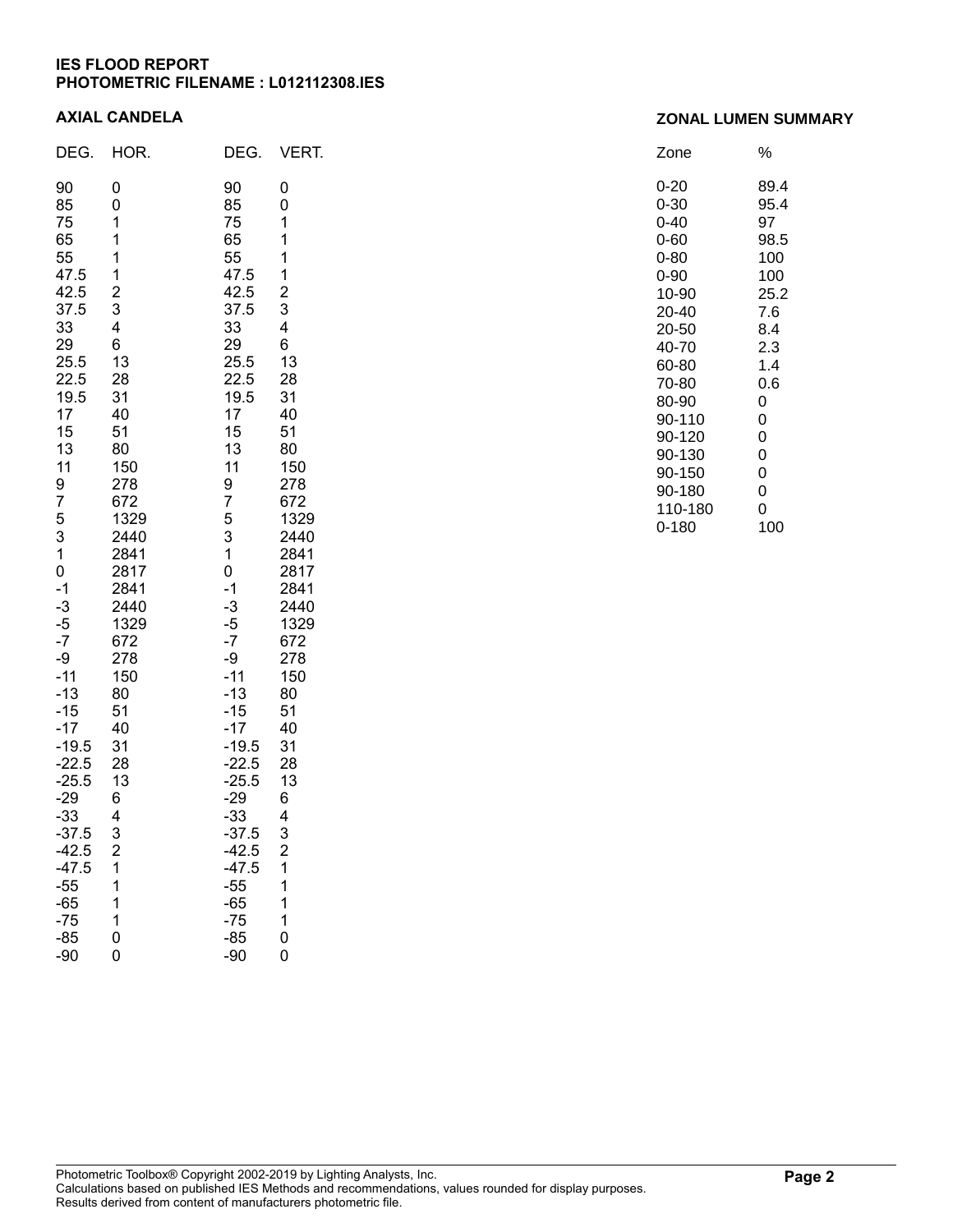#### **IES FLOOD REPORT PHOTOMETRIC FILENAME : L012112308.IES**

# **AXIAL CANDELA DISPLAY**



Maximum Candela = 2841 Located At Horizontal Angle =-1, Vertical Angle = 0

H - Horizontal Axial Candela

V - Vertical Axial Candela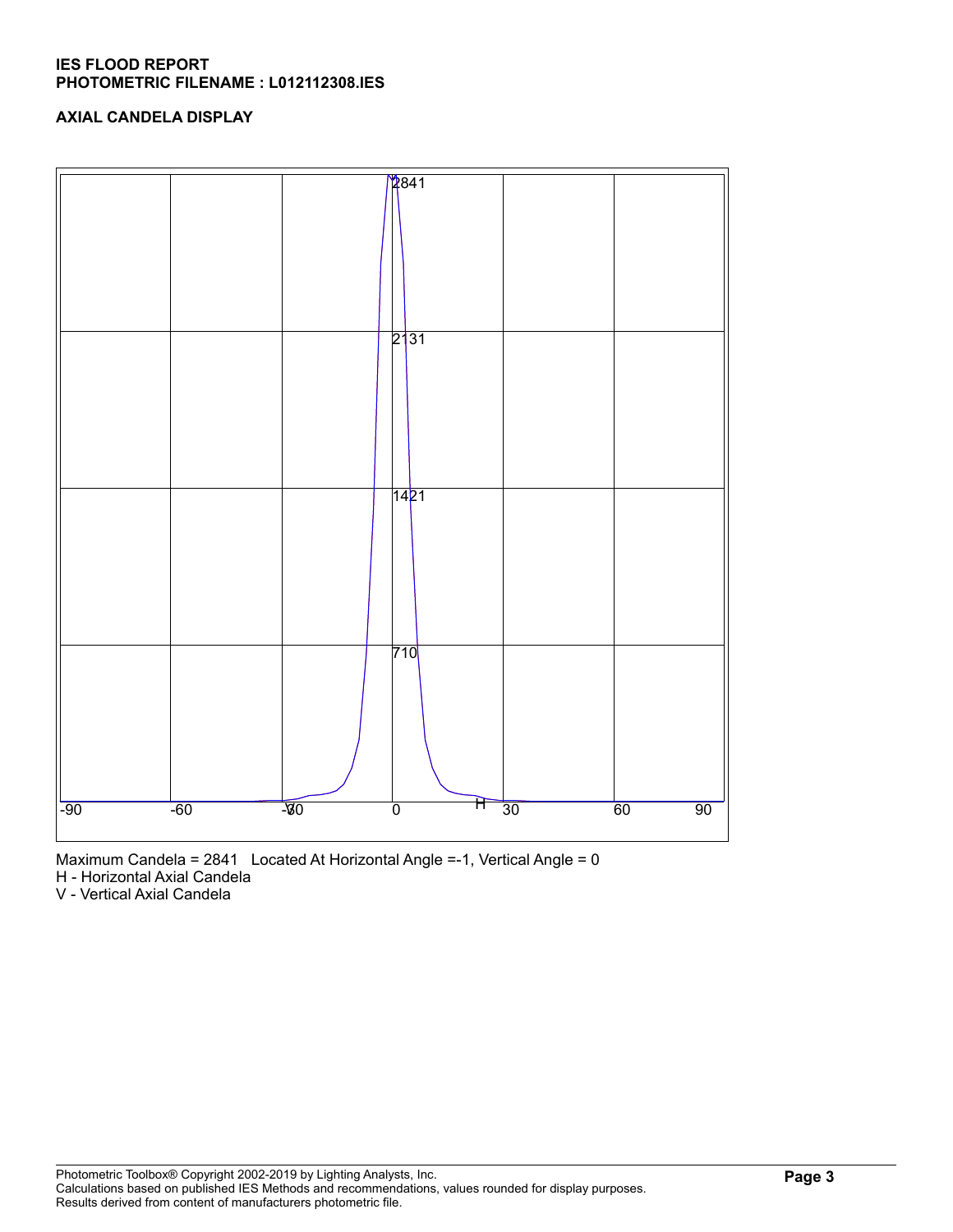#### **IES FLOOD REPORT PHOTOMETRIC FILENAME : L012112308.IES**

### **ISOCANDELA CURVES**



Maximum Candela = 2841 Located At Horizontal Angle =-1, Vertical Angle = 0 50% Maximum Candela = 1420.5 10% Maximum Candela = 284.1